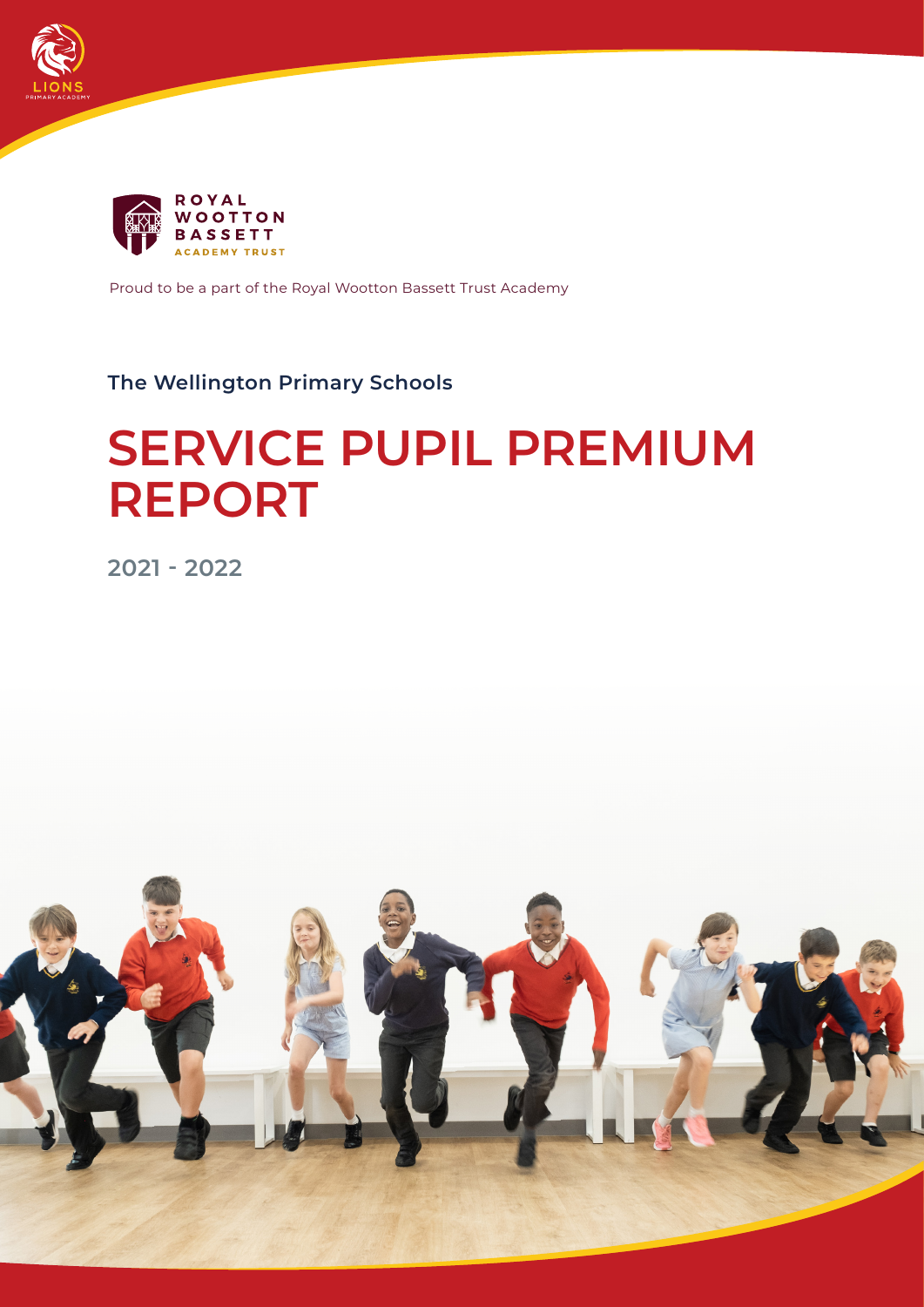

## **SERVICE PUPIL PREMIUM STRATEGY STATEMENT**

This statement details our school's use of service pupil premium funding to help improve the attainment and pastoral needs of our service pupils.

It outlines our service pupil premium strategy, how we intend to spend the funding in this academic year and the effect that last year's spending of service pupil premium had within our school.

| <b>Detail</b>                                                                      | Data                                        |
|------------------------------------------------------------------------------------|---------------------------------------------|
| School name                                                                        | <b>Wellington Eagles Primary</b><br>Academy |
| Number of pupils in school                                                         | 204                                         |
| Proportion (%) of service pupil premium eligible pupils                            | 73%                                         |
| Academic year/years that our current service pupil<br>premium strategy plan covers | 2021-2022                                   |
| Date this statement was published                                                  | 6th December 2021                           |
| Date on which it will be reviewed                                                  | 1st September 2022                          |
| Statement authorised by                                                            | Mrs C Addis                                 |
| Service pupil premium lead                                                         | Mr J Bailey                                 |
| Governor / Trustee lead                                                            | Mr L Price                                  |

#### **SCHOOL OVERVIEW**

#### **FUNDING OVERVIEW**

| <b>Detail</b>                       | Amount  |
|-------------------------------------|---------|
| Total budget for this academic year | £46,190 |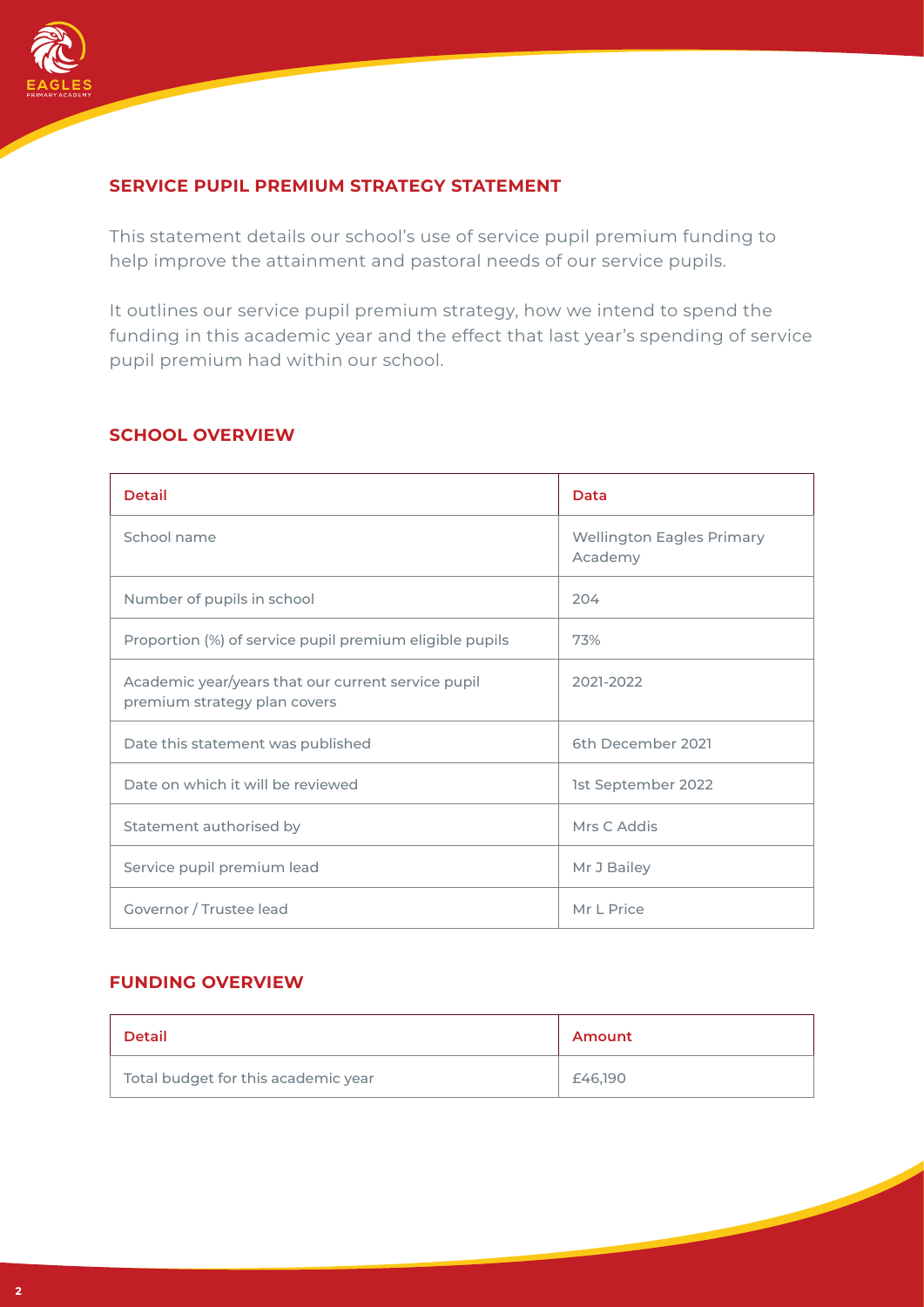

## **PART A: SERVICE PUPIL PREMIUM STRATEGY PLAN**

#### **STATEMENT OF INTENT**

At Wellington Eagles, we believe that every child deserves a rich and varied education and that we, as a school, should strive to provide as many opportunities as we can in order for our children to succeed. We recognise that, in order to provide high quality education to all our children, additional interventions and provisions are required for those for whom we receive Pupil Premium funding and Service Premium funding.

The strategy laid out in this report aims to achieve this by providing staff with training to ensure pupils are accessing high quality first teaching, providing behavioural and pastoral support and developing the resilience of our service pupils.

We want our service pupils to have the best possible education whilst providing them with a range of wider opportunities to support their needs.

#### **CHALLENGES**

This details the key challenges to achievement that we have identified among our disadvantaged pupils.

| <b>Challenge number</b> | <b>Detail of challenge</b>                                                     |
|-------------------------|--------------------------------------------------------------------------------|
|                         | High rates of pupil mobility.                                                  |
|                         | Emotional support for pupils especially in the case of parental<br>deployment. |
|                         | Pupil resilience and self-esteem - Mental Health                               |
|                         | <b>Behaviour</b>                                                               |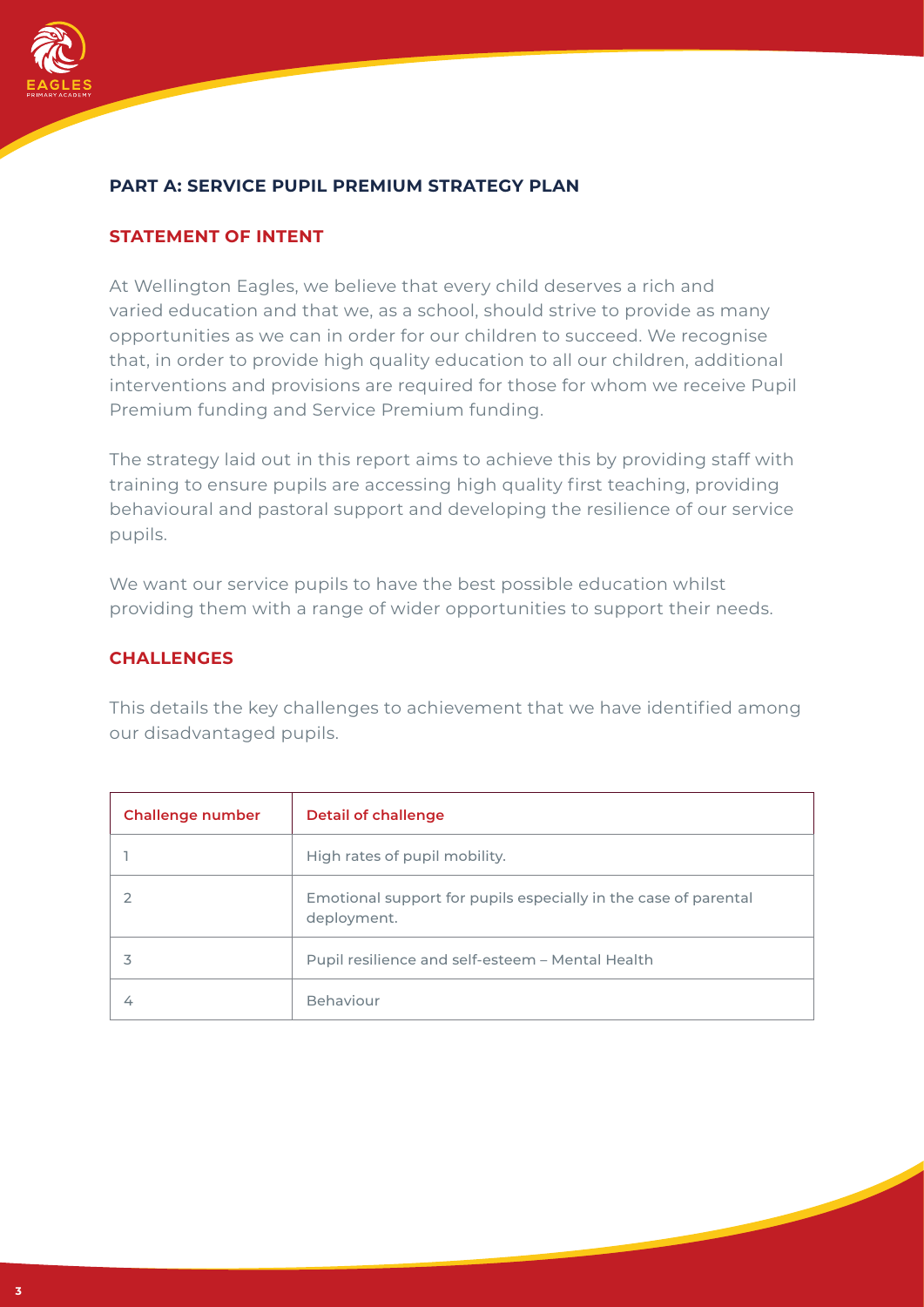

## **INTENDED OUTCOMES**

This explains the outcomes we are aiming for by the end of our current strategy plan, and how we will measure whether they have been achieved.

| Intended outcome                                                                                                                                                                                                                                                                                                                                                                                 | Success criteria                                                                                                                                                |
|--------------------------------------------------------------------------------------------------------------------------------------------------------------------------------------------------------------------------------------------------------------------------------------------------------------------------------------------------------------------------------------------------|-----------------------------------------------------------------------------------------------------------------------------------------------------------------|
| Children who are new to the school are<br>quickly assessed in order for teachers to<br>plan accordingly. Interventions will be put<br>into place to address gaps in learning, which<br>can have a detrimental social and emotional<br>impact. Historic attendance data will used<br>to identify pupils for early attendance<br>interventions.                                                    | Pupils assessed on arrival.<br>Interventions put in place.<br>Measurable impact from interventions.<br>High attendance.                                         |
| Pupils receive pastoral support through<br>a variety of means. Including, in school<br>behaviour support, Place2Be, and 'Thrive'<br>trained staff in order to help them access<br>their learning. Parental support through<br>'Family Thrive' practitioner.                                                                                                                                      | Pupil voice indicates that pupils are happy in<br>school.<br>Children achieving in their lessons.<br>Good relationship with parents.                            |
| Improved attitudes to learning and a<br>greater understanding of the importance of<br>education leading to increased aspirations.<br>Jigsaw will be used to cover aspirations<br>and regular discussions and aims/goals.<br>Resilience will be built and confidence<br>developed through education of the school's<br>values and allowing pupils to take risks and<br>learn from their mistakes. | Less behaviour related problems.<br>Evident behaviours for learning embedded<br>in learning walks.<br>Confident pupils who can articulate their<br>aspirations. |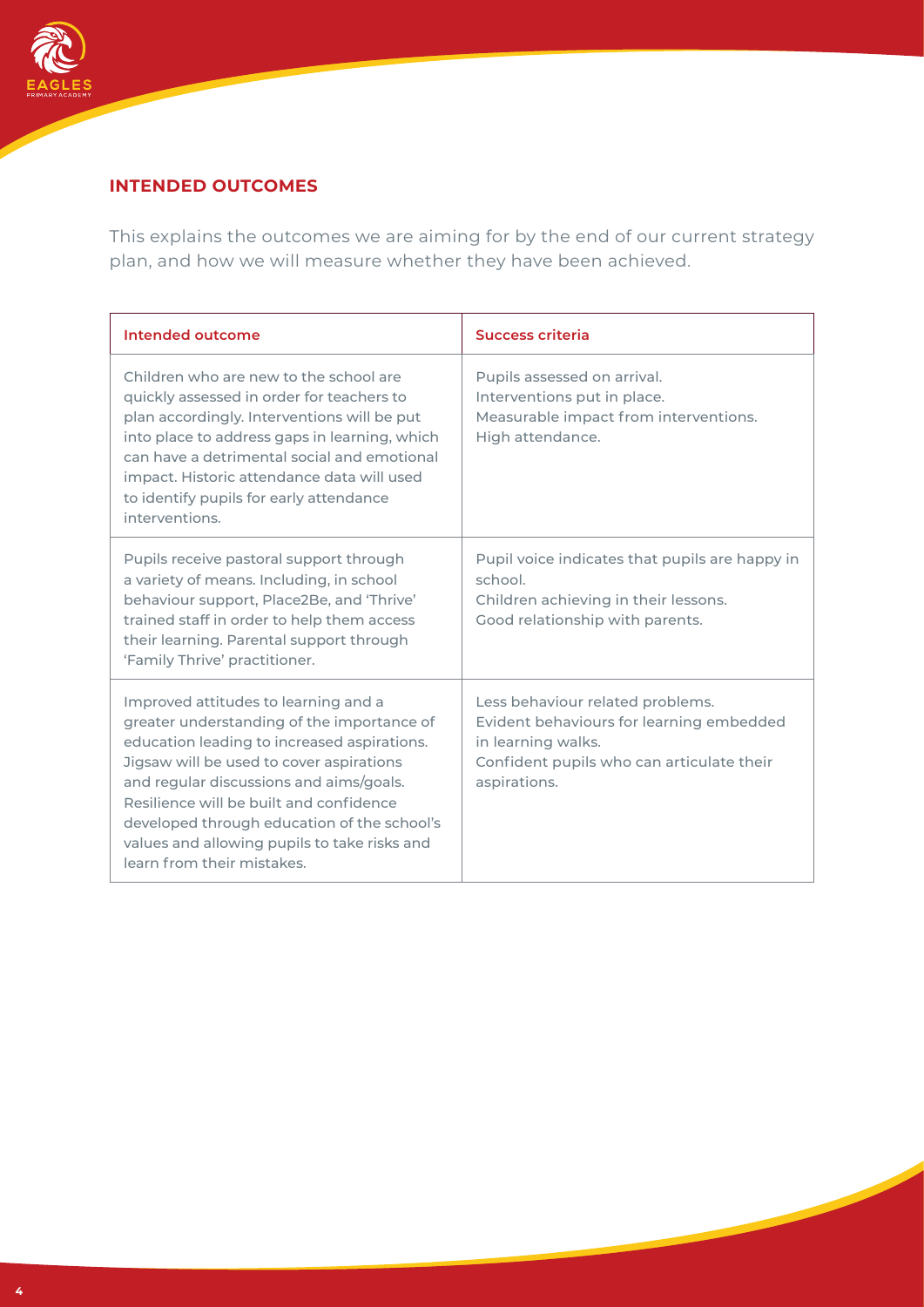

## **ACTIVITY IN THIS ACADEMIC YEAR**

This details how we intend to spend our service pupil premium this academic year to address the challenges listed above.

#### **TEACHING**

Budgeted cost: £14,000

| <b>Activity</b>                                                                                                                                                                                                                                                                                                                          | <b>Evidence that supports this</b><br>approach                                                                                                                                                                                                                                                           | <b>Challenge number(s)</b><br>addressed |
|------------------------------------------------------------------------------------------------------------------------------------------------------------------------------------------------------------------------------------------------------------------------------------------------------------------------------------------|----------------------------------------------------------------------------------------------------------------------------------------------------------------------------------------------------------------------------------------------------------------------------------------------------------|-----------------------------------------|
| Employment of additional<br>TAs in order that pupils<br>to receive high 'quality<br>first teaching' (especially<br>those with identified<br>SPP funding) through<br>well planned lessons, an<br>engaging curriculum and<br>staff CPD and management<br>so that social and emotional<br>concerns relating to the<br>impact of mobility on | Improving teaching quality<br>generally leads to greater<br>improvements at lower cost<br>than structural changes.<br>There is particularly good<br>evidence around the<br>potential impact of teacher<br>professional development;<br>but the supply of high-<br>quality training is limited.<br>$-EEF$ | 1, 3, 4                                 |
| learning are reduced.<br>Teachers able to easily track<br>the progress and attainment<br>of pupils through a tracking<br>tool/system to enable quick<br>intervention and catch-up.                                                                                                                                                       | A key factor for attainment<br>and progress is effective<br>teaching, as highlighted<br>by the Sutton Trust's 2011<br>report, which revealed<br>that the effects of high-<br>quality teaching are<br>especially significant for<br>pupils from disadvantaged<br>backgrounds. - EEF                       |                                         |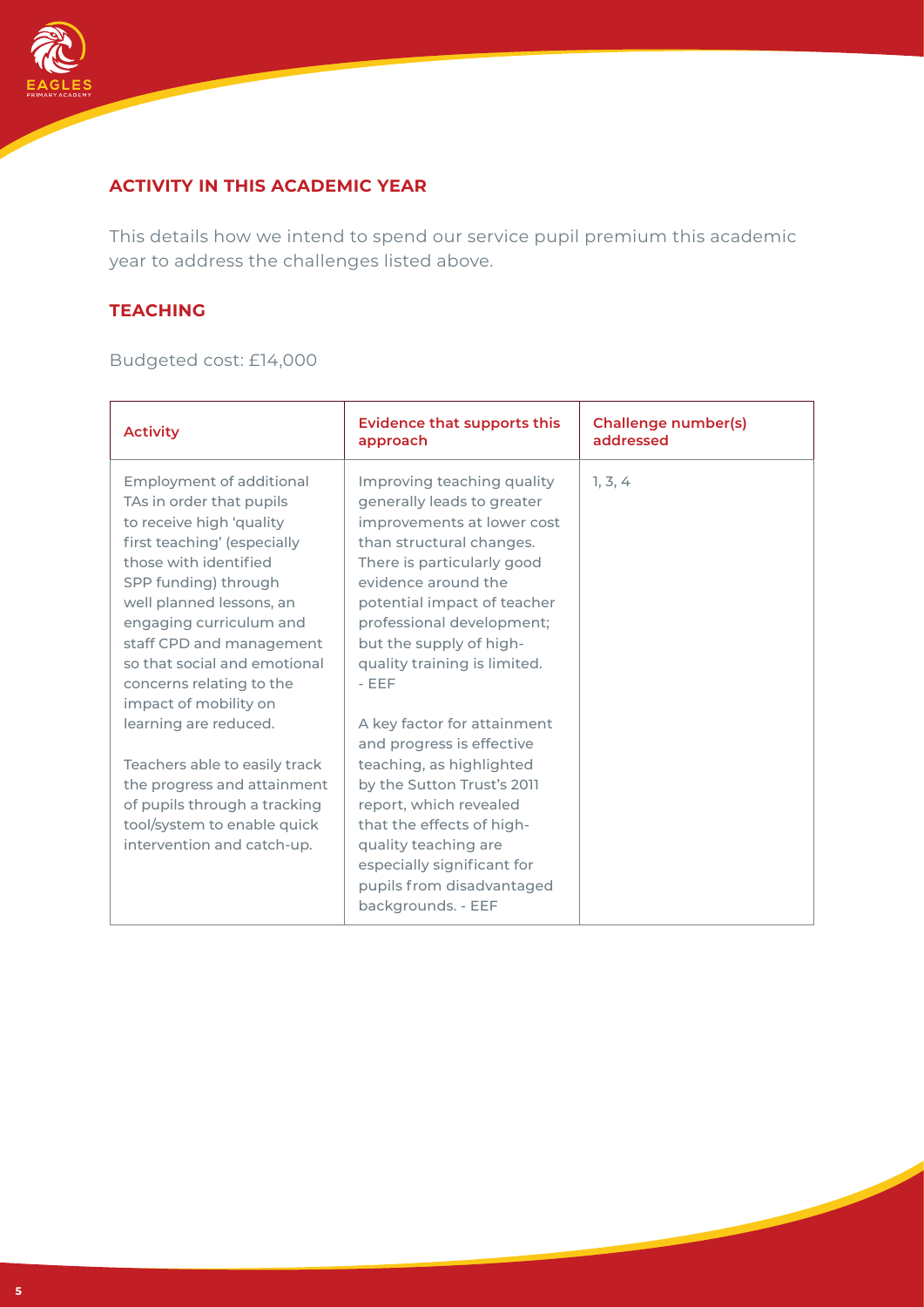

# **TARGETED ACADEMIC AND PASTORAL SUPPORT**

Budgeted cost: £30,557.50

| <b>Activity</b>                                                                                                                                                                                                                                                               | Evidence that supports this approach                                                                                                                                                                                                                                                                                                                                                                   | <b>Challenge</b><br>number(s)<br>addressed |
|-------------------------------------------------------------------------------------------------------------------------------------------------------------------------------------------------------------------------------------------------------------------------------|--------------------------------------------------------------------------------------------------------------------------------------------------------------------------------------------------------------------------------------------------------------------------------------------------------------------------------------------------------------------------------------------------------|--------------------------------------------|
| Place2Be counselling to<br>support service pupils with<br>mental health problems.<br>(Covered by donation -<br>not Service Premium but<br>mentioned to show plans for<br>SPP pupils)                                                                                          | Place2Be survey (after 1:1 counselling):<br>61% of pupils with difficulties had less<br>impact on their learning.<br>81% of pupils with severe difficulties showed<br>an improvement in wellbeing, according to<br>parents and carers.<br>75% of pupils find it easier to have and keep<br>friends.                                                                                                    | 1, 2, 3, 4                                 |
| Behaviour support specialist<br>in school. The role would<br>involve providing support<br>for pupils (reconnection,<br>behaviour plans, targeted<br>interventions, and 1:1<br>support), staff (behaviour<br>workshops, team teaching)<br>and parents (advice and<br>support). | The evidence from the EEF indicates that<br>teaching these strategies can be particularly<br>effective for low achieving and older pupils.<br>On average, SEL interventions have an<br>identifiable and valuable impact on<br>attitudes to learning and social relationships<br>in school. They also have an average overall<br>impact of four months' additional progress<br>on attainment. - The EEF | 2, 3, 4                                    |
| Support staff who are<br>trained to deliver 'Thrive'.                                                                                                                                                                                                                         | Social and emotional learning approaches<br>have a positive impact, on average, of 4<br>months' additional progress in academic<br>outcomes over the course of an academic<br>year. - EEF                                                                                                                                                                                                              | 2, 3, 4                                    |
| Support staff to deliver<br>SEMH/SEL and various other<br>targeted interventions.                                                                                                                                                                                             | SEL interventions in education are shown to<br>improve SEL skills and are therefore likely to<br>support disadvantaged pupils to understand<br>and engage in healthy relationships with<br>peers and emotional self-regulation, both of<br>which may subsequently increase academic<br>attainment. - EEF                                                                                               | 2, 3, 4                                    |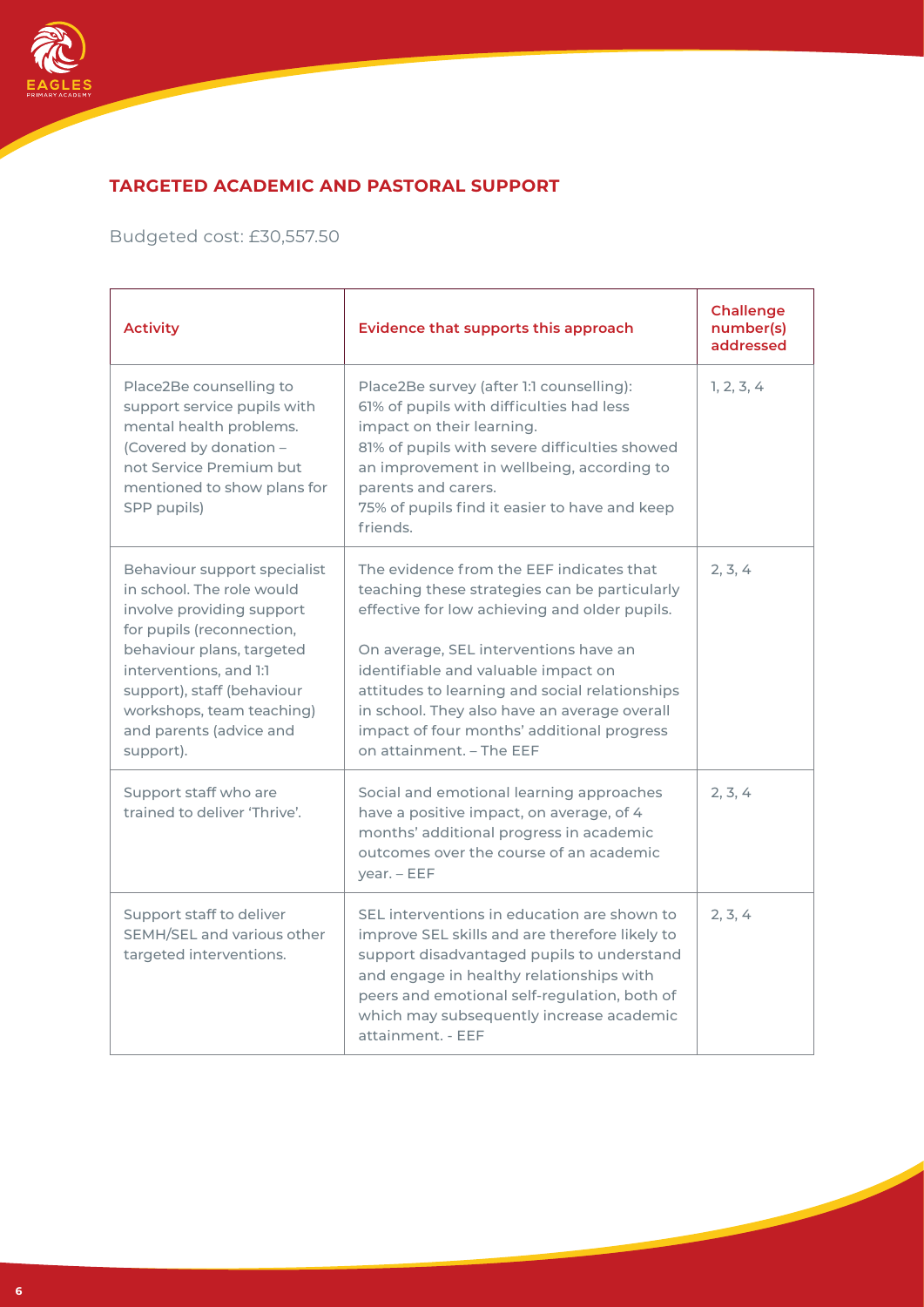

## **WIDER STRATEGIES**

## **(FOR EXAMPLE, RELATED TO ATTENDANCE, BEHAVIOUR, WELLBEING)**

Budgeted cost: £1,632.50

| <b>Activity</b>                                                                                                                   | Evidence that supports this approach                                                                                                                                                                                                                                                               | Challenge<br>number(s)<br>addressed |
|-----------------------------------------------------------------------------------------------------------------------------------|----------------------------------------------------------------------------------------------------------------------------------------------------------------------------------------------------------------------------------------------------------------------------------------------------|-------------------------------------|
| Support for trips/visits<br>targeted at service<br>pupils, such as Forest<br>School, outdoor learning,<br>teambuilding and sport. | Targeted trips and visits will help service<br>pupils to develop social connections with<br>other pupils, whilst promoting resilience and<br>aspiration.<br>With many parents being deployed it may<br>fall on one parent to provide payment. This<br>may be difficult if finances are not shared. | 3                                   |

Total budgeted cost: £46,190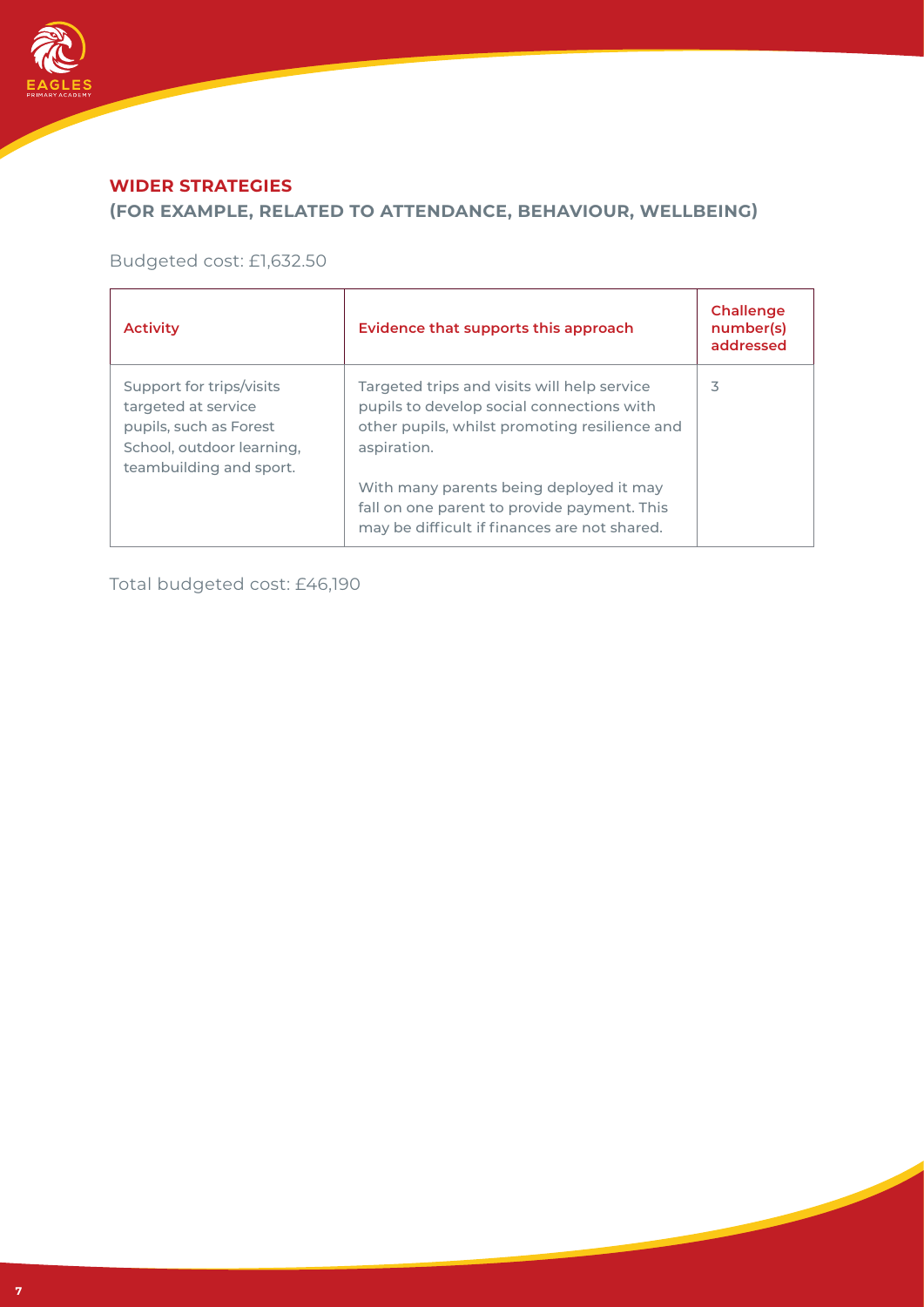

## **PART B: REVIEW OF OUTCOMES IN THE PREVIOUS ACADEMIC YEAR**

#### **SERVICE PUPIL PREMIUM STRATEGY OUTCOMES**

This details the impact that our service pupil premium activity had on pupils during the 2019 to 2021 academic years.

During both the academic years that this impact statement refers to, the country experienced two nationwide lockdowns (as a result of the Covid-19 pandemic), which saw the closure of schools for all but the children of key workers, and then later on, those who were deemed as disadvantaged. This caused many complications with the planned strategies.

Due to the cancellation of statutory assessments, it also meant that there were no new national benchmarks to measure against. Teachers have had to use their own judgements alongside summative assessment materials to provide teacher assessments. In addition to this and despite best efforts, not all pupils were able to access online learning and there were different levels of engagement from other pupils, which has resulted in further gaps.

The wellbeing and mental health of our pupils was also heavily impacted by the national lockdowns. Pupils were anxious during their time of remote learning and in some cases pupils and parents were difficult to reach.

In order to alleviate the anxiety of the pupils return to school, we put in a place a robust 'reconnection' programme that focused on core learning behaviours and PSHE. This was spearheaded by our behaviour expert and was largely successful throughout the school.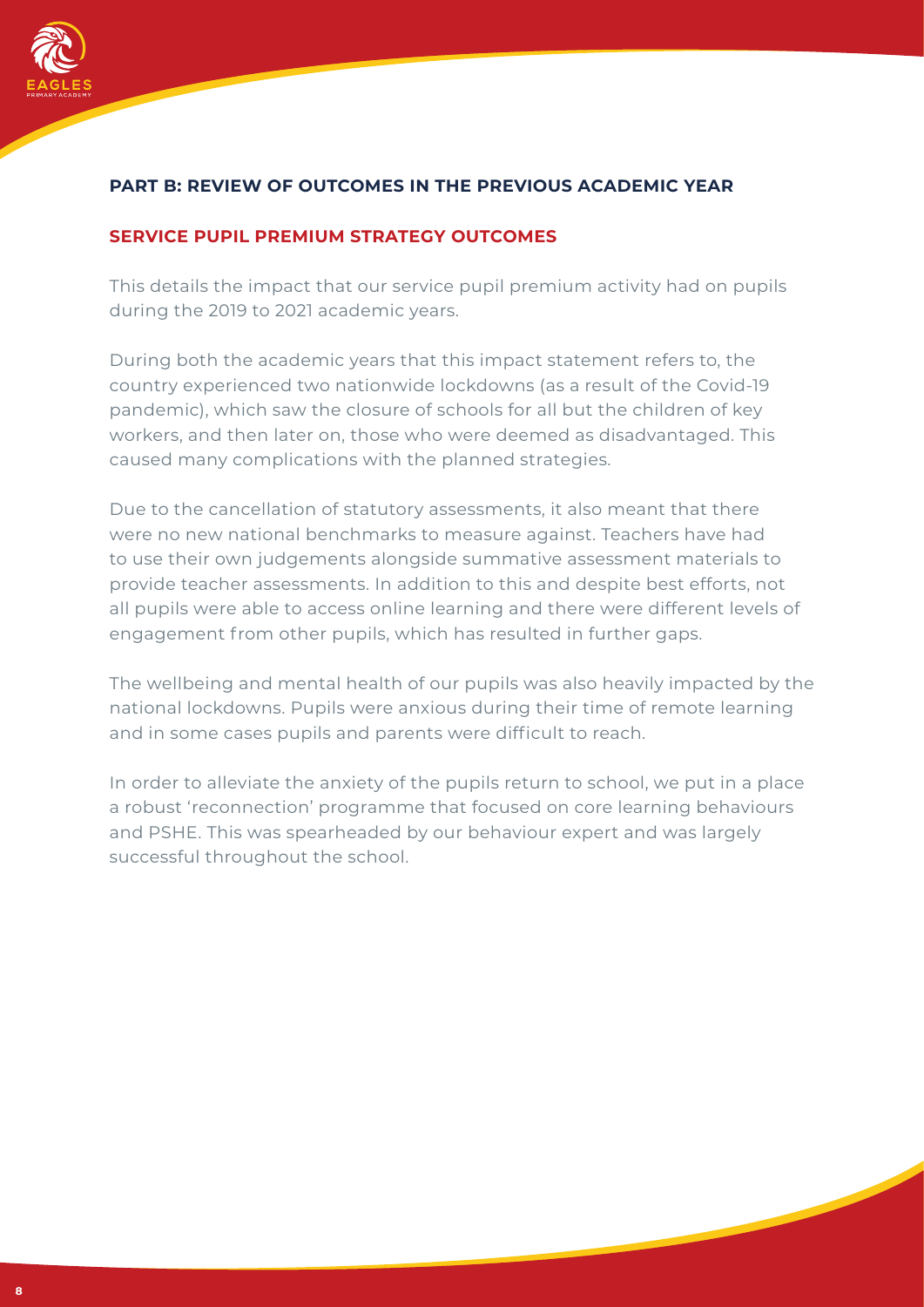

**Objective 1: Children who are new to the school are quickly assessed in order for teachers to plan accordingly. Interventions will be put into place to address gaps in learning, which can have a detrimental social and emotional impact. Historic attendance data will used to identify pupils for early attendance interventions.**

| <b>Interventions</b>                                                                                                                                                                                                                       | Impact                                                                                                                                                                                                                                                                                                                                                                                                                                                                                                                     |
|--------------------------------------------------------------------------------------------------------------------------------------------------------------------------------------------------------------------------------------------|----------------------------------------------------------------------------------------------------------------------------------------------------------------------------------------------------------------------------------------------------------------------------------------------------------------------------------------------------------------------------------------------------------------------------------------------------------------------------------------------------------------------------|
| High 'quality first teaching'.<br>A range of interventions in<br>place to meet the needs of the<br>pupils (speaking and listening,<br>cognitive, social and emotional).                                                                    | The nationwide lockdowns had a huge impact on the<br>pupils. The period of remote learning made it difficult<br>to assess new pupil's gaps and provide the necessary<br>interventions. Interventions and catch-up took place<br>when back in school.                                                                                                                                                                                                                                                                       |
| Interventions focusing on<br>Reading/Writing in KS2.<br>Assessment materials available<br>for the assessment of new<br>pupils. Assessment tools use to<br>track pupils and their gaps.<br>Development of the school's<br>curriculum offer. | Attainment:<br>KS1 % Difference (Non vs SPP)<br>Reading: +25%<br>Writing: +23%<br>Maths: +18%<br>KS2 % difference (Non vs SPP)<br>Reading: -5%<br>Writing: -7%<br>Maths: -3%<br>Progress:<br>KS1 % Difference (Non vs SPP)<br>Reading: -13%<br>Writing: -8%<br>Maths: $+6\%$<br>KS2 % Difference (Non vs SPP)<br>Reading: +13%<br>Writing: +19%<br>Maths: +20%                                                                                                                                                             |
|                                                                                                                                                                                                                                            | Although the differences are favourable, pupils were still<br>not meeting national results. However, there is a clear<br>boost to attainment between Spring (return to school<br>after remote learning) and Summer of 2021. All results are<br>based on teacher assessments backed up by the schools<br>chosen summative assessments.<br>Reading (EXS+)<br>Spring: 42%<br>Summer: 62%<br>20% boost<br>Writing (EXS+)<br>Spring: 29%<br>Summer: 51%<br>22% boost<br>Maths (EXS+)<br>Spring: 34%<br>Summer: 64%<br>30% boost |